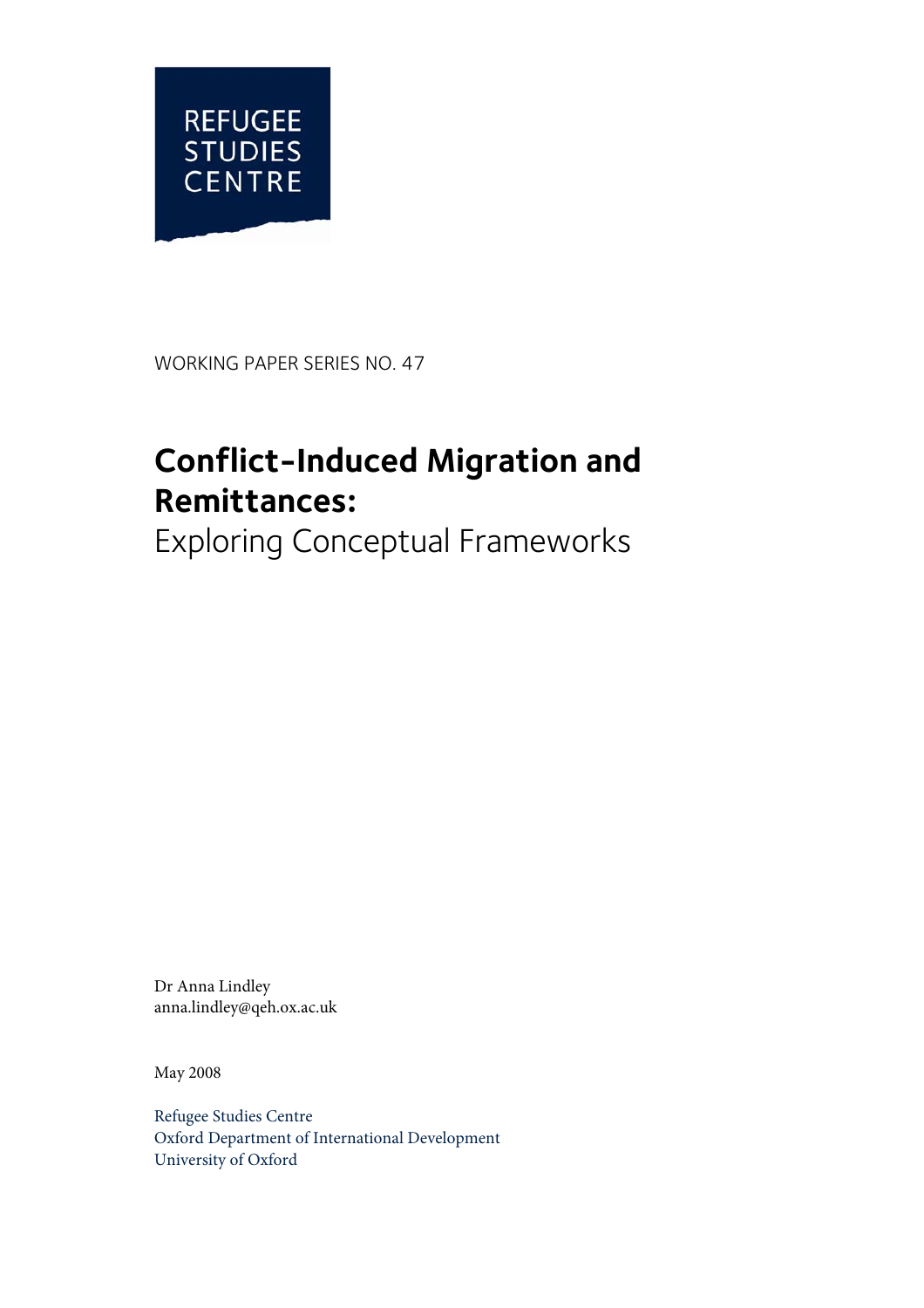#### **Working Paper Series**

The Refugee Studies Centre Working Paper Series is intended to aid the rapid distribution of work in progress, research findings and special lectures by researchers and associates of the RSC. Papers aim to stimulate discussion among the worldwide community of scholars, policymakers and practitioners. They are distributed free of charge in PDF format via the RSC website. Bound hard copies of the working papers may also be purchased from the Centre.

The opinions expressed in the papers are solely those of the author/s who retain the copyright. They should not be attributed to the project funders or the Refugee Studies Centre, the Oxford Department of International Development or the University of Oxford. Comments on individual Working Papers are welcomed, and should be directed to the author/s. Further details may be found at the RSC website (www.rsc.ox.ac.uk).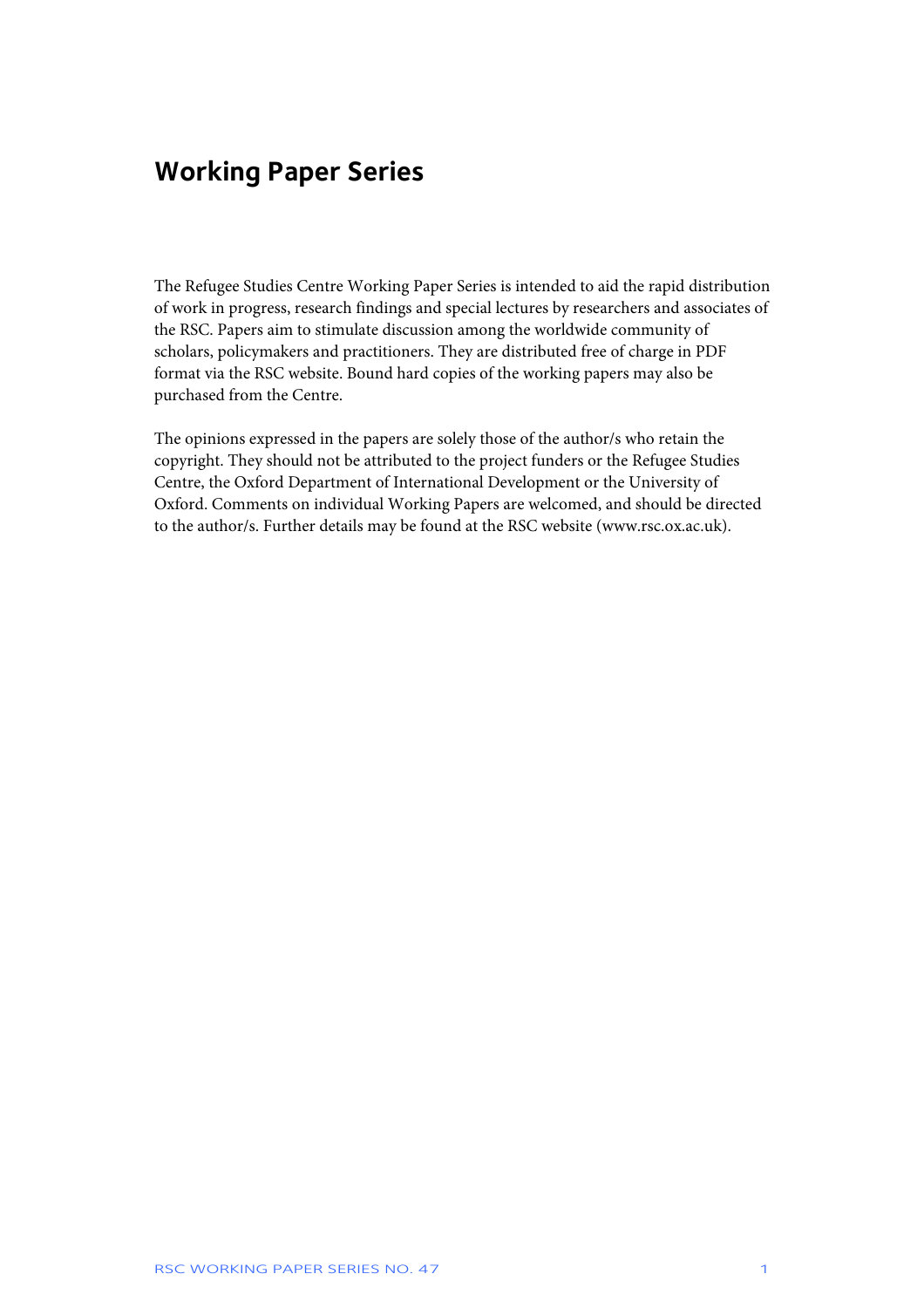# **Contents**

| Abstract         |                                                   | 3              |
|------------------|---------------------------------------------------|----------------|
| Acknowledgements |                                                   | 3              |
| 1                | Introduction                                      | $\overline{4}$ |
| 2                | Labour Migration and Remittances                  | 5              |
| 3                | The Nature of Conflict-Induced Migration          | 8              |
| $\overline{4}$   | Situation of Conflict-Affected Family Left Behind | 10             |
| 5                | Post-Migration Situation of Refugees              | 11             |
| 6                | Conclusions                                       | 14             |
| 7                | References                                        | 15             |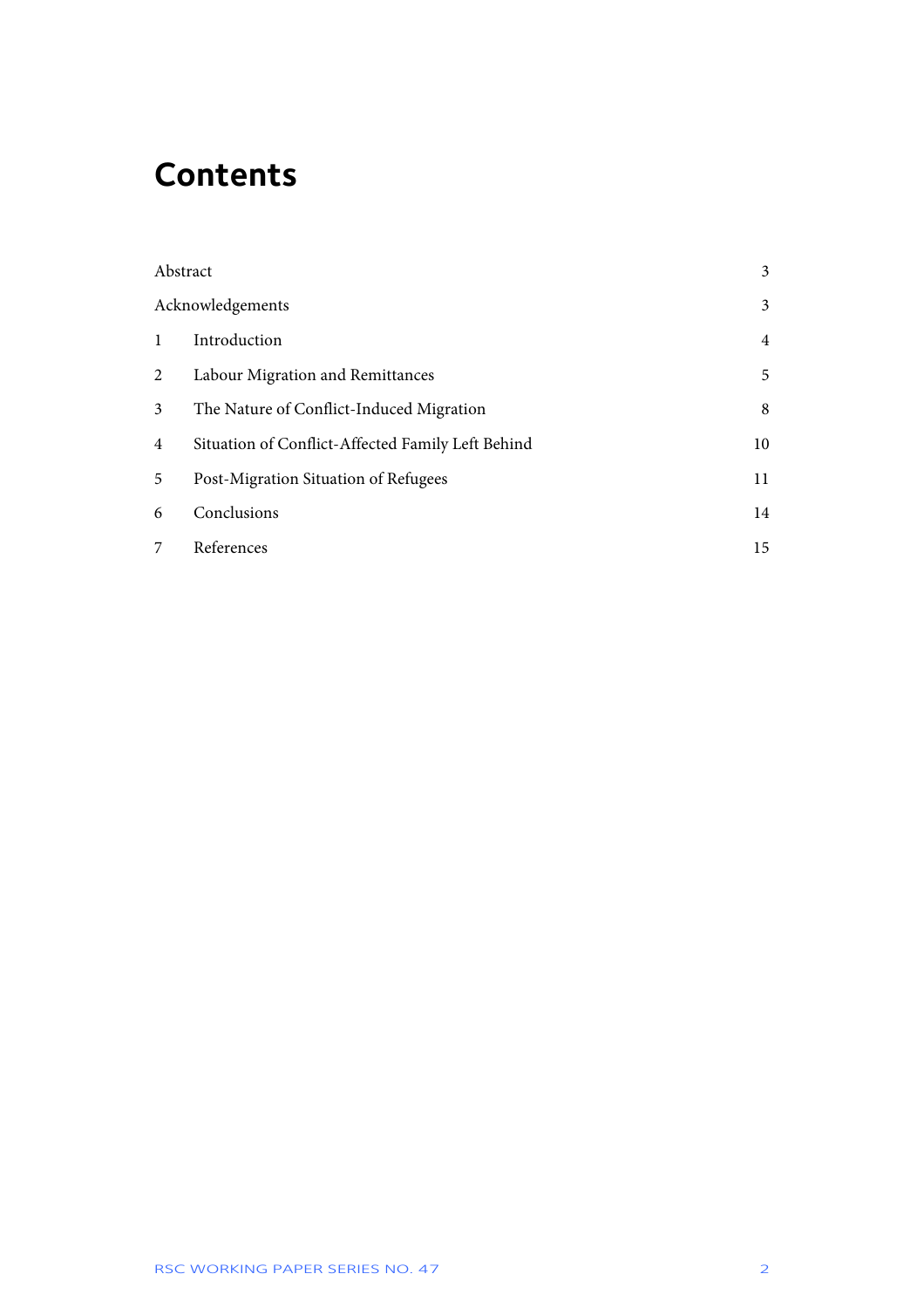### **Abstract**

Remittances – the money that migrants send home – are a key element in the socioeconomic reality of many conflict-affected and post-conflict countries. However, conceptual frameworks for explaining the dynamics of remittances in conflict-affected settings are lagging behind emerging empirical evidence. This paper first explores relevant conceptual models from the literature on labour migration, and outlines some of their limitations. Second, it focuses on aspects of conflict-induced migration – specifically, the causation of migration, the situation of family left behind and the post-migration situation of refugees – that may have implications for the remittance behaviour of those affected.

## **Acknowledgements**

I would like to thank Roger Zetter, Hein de Haas, Martin Ruhs and participants at the International Association for the Study of Forced Migration Conference 2008 for comments on an earlier draft.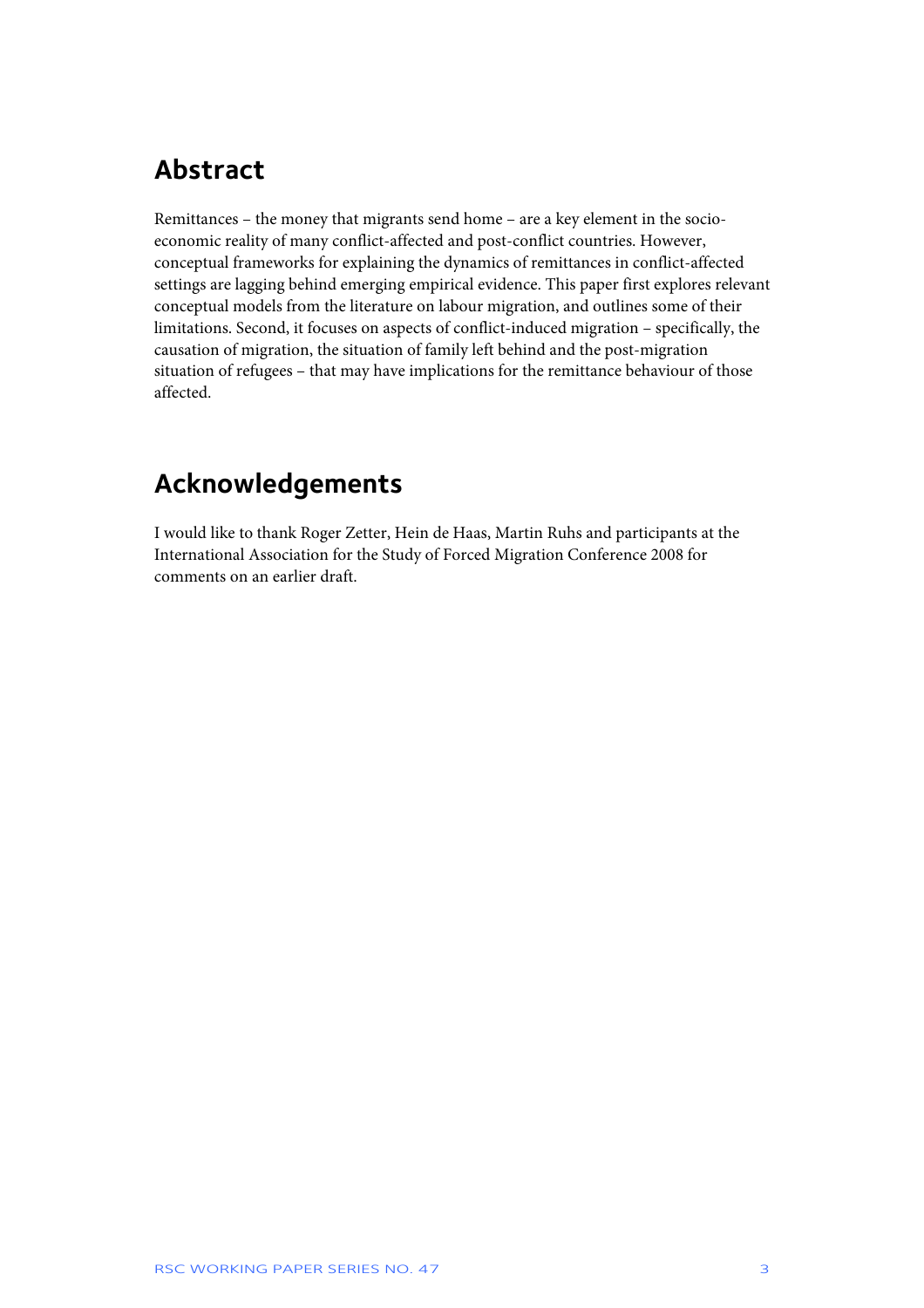#### **1 Introduction**

It is well-known that refugees remit funds to conflict-affected countries. Many of those countries where remittances are most significant have, or have had in the recent past, problems with conflict that in part explain their now large diasporas. For example, official remittances are 10 per cent or more of GDP in Bosnia and Herzegovina, El Salvador, Haiti, Lebanon, Nicaragua, Serbia and Montenegro (World Bank 2006). Given the frequent flourishing of informal financial mechanisms in contexts of societal upheaval, it is likely that the official figures considerably underestimate remittances received by conflict-affected countries. It is clear that understanding remittance dynamics is part of understanding the socio-economic reality of many conflict and post-conflict settings.

Remittance flows to conflict-affected countries have come into the policy spotlight most recently in a rather specific way. In the drive to govern global financial flows following 9/11, methods of transferring money internationally, and particularly to conflict-affected countries, have been subjected to renewed scrutiny by law enforcers. But as time goes on, researchers are developing a social scientific understanding of these flows that goes beyond forensic accounting and police priorities and can contribute to building effective conflict and post-conflict analysis and policy.

In this, understanding the dynamics of these flows is crucial. But remittance behaviour (i.e. the likelihood of people remitting and the amounts sent, as distinct from the effects of remittances, although of course the two are inter-related) has largely been studied in labour migration settings.<sup>1</sup> There is a growing number of recent empirical studies that shed light on refugees' remittance behaviour,<sup>2</sup> but as yet relatively limited conceptual discussion as to how and in what respects it might differ – or not – from that of other migrants.

This paper argues that conflict-induced migration differs significantly in ways that are likely to have implications for remittance behaviour. First, the paper explores relevant conceptual models emerging from research in labour migration settings, and outlines some of their limitations. Second, it explores the issues encountered by conflict-induced migrants (i.e. people forced to migrate because of violent conflict in their country of origin)<sup>3</sup> that may have implications for their remittance behaviour, focusing on three aspects: 1) the process of conflict-induced migration, 2) the situation of family left behind,<sup>4</sup> and 3) the post-migration situation of refugees. The final section summarises the key observations and outlines some directions for future research.

j

<sup>&</sup>lt;sup>1</sup> For example: Brown and Poirine 2005; DeSipio 2000; Lucas and Stark 1985; Marcelli and Lowell 2005; Menjívar *et al*. 1998; Poirine 1997; Posel 2001; Stark and Bloom 1985; Stark and Lucas 1988; Taylor 2000.

<sup>2</sup> For example: Ali-Ali, Black and Koser 2001; Briant 2006; Díaz-Briquets and Pérez-López 1997; European Stability Institute 2006; Hammond 2007, Horst 2006, La 2004; Lindley 2007 a, b and forthcoming; Riak Akuei 2005; Savage and Harvey 2007; Smith and Stares 2007; Van Hear 2002.

<sup>&</sup>lt;sup>3</sup> The term 'refugee' is used in this paper to refer to conflict-induced migrants, regardless of the legal status accorded to them in their country of residence.

<sup>4</sup> While refugees do remit funds to friends and other entities, family remittances are by far the most important form of transfer and form the focus of this paper.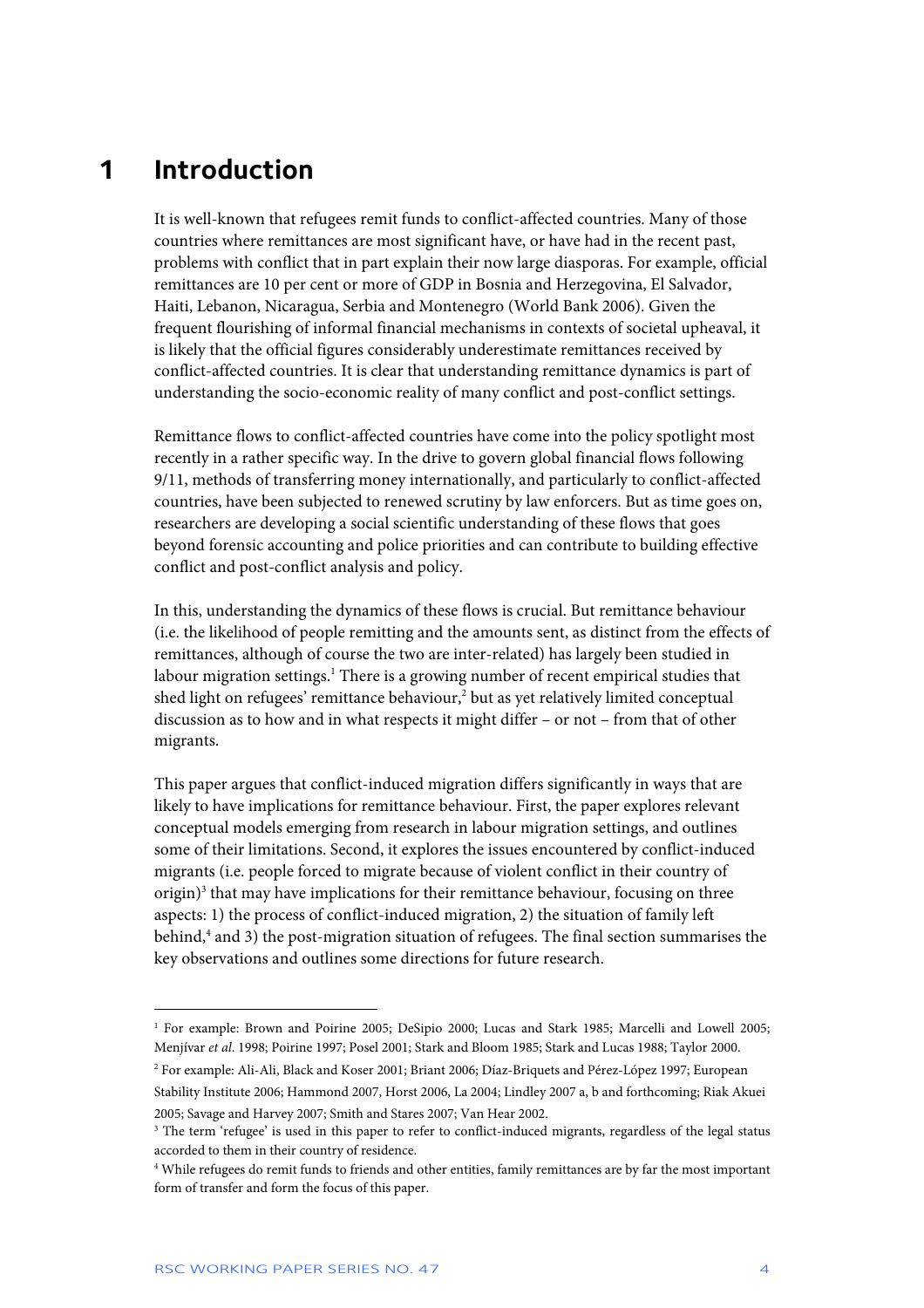#### **2 Labour Migration and Remittances**

Neoclassical theory of migration, focusing on wage differentials, and structuralist perspectives, focusing on the extension of capitalist production to the global periphery and resulting upheavals in those countries, had relatively little to say about remittance behaviour. In the 1980s, however, the 'New Economics of Labour Migration' (NELM), put remittances centre-stage in the theory of migration. In NELM, migration is understood as a household strategy to diversify the household's income sources in response to risk or local constraints in credit, insurance or other markets (Taylor 1999). The decision that a member of the household should migrate is based on the calculation of the costs of migration (e.g. foregone family agricultural labour, travel expenses, helping the migrant during periods of unemployment) and benefits of migration (e.g. regular remittances, investment in local income generation, anticipated assistance during times of particular hardship). Thus, anticipated remittances are part of the migration decision, part of an implicit contract between the migrant and the remaining family (Stark and Lucas 1988).

Researchers working with this framework advanced four hypotheses regarding this implicit contract (elaborated in Lucas and Stark 1985; Stark and Bloom 1985; Stark and Lucas 1988; Poirine 1997):

- 1. Migrants are motivated by altruism to remit, deriving utility, or satisfaction, from improving the consumption level of the members of their home country household. A migrant acting out of altruism would be expected to remit increasing amounts of money to the origin household as his or her income rises, although there may be a threshold beyond which they will stop sending more money. Given the close-knit nature of relations between migrants and their families, some suggest that this type of remitting might better be described as 'tempered altruism' and 'enlightened self-interest'.
- 2. Migrants are motivated by self-interest to remit, in the anticipation of reciprocal assistance from the origin household, e.g. inheritance, gifts, maintaining assets, maintaining the migrants' standing in the home community. Migrants remitting out of self-interest might act in different ways, depending on their precise motive. For example, a migrant remitting to secure inheritance might be expected to remit more, other things being equal, as the income of the origin household rises.
- 3. Migrants and non-migrant household members enter into a co-insurance arrangement, whereby the original household, relying on sources of income that entail risks (e.g. crop failure, livestock diseases, price fluctuations, land tenancy insecurity), allocates one member to work abroad to diversify their income sources. As long as the risks faced by the migrant in the host country labour market and those faced by the household are not positively correlated, they are able to insure each other.
- 4. Migrants remit to repay implicit or explicit loans, often investments in their own human capital (e.g. schooling, cost of migration) received from their household.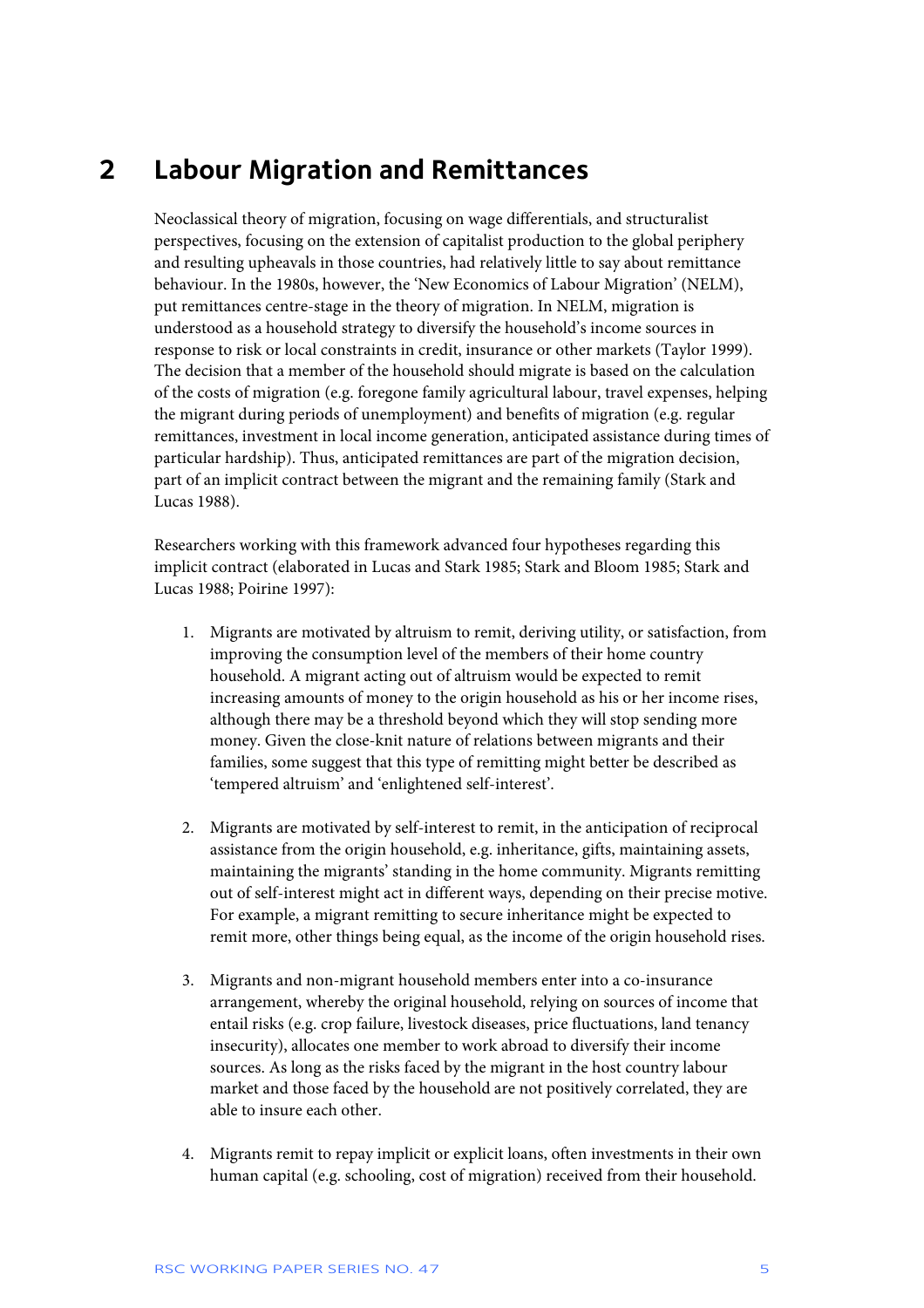Where the loan repayment motivation is uppermost, one might expect that remittances a) are not to be used for capital investment, b) are more regular payments and c) the amount depends on the magnitude of the 'loan'.

In addition, some macro-economic studies of the determinants of remittance behaviour distinguish between remittances 'required' by NELM household relationships and 'desired remittances' resulting from the migrants' decisions to move money to their country of origin, based on their portfolio of savings, assets and investments and relative rates of return (Elbadawi and Rocha 1992; Glystos 2001).

NELM provides the only systematic and detailed attempt to theorise remittance behaviour, guiding the bulk of empirical research on remittances in stable settings, which is mainly done by economists. The concept of remittances as part of an integrated, transnational household economic strategy permeates contemporary understandings of migration and remitting, including the more inter-disciplinary work emerging on remittances in conflict and crisis settings. However, the approach has certain limitations.

First, while NELM differs from neoclassical theory in its focus on the diversification rather than maximisation of income, it shares the basic premise of rational choice (Aragno 2000). The central assumption of microeconomic theory as applied in this field – that individuals act to maximise income allowing for risk - has been much criticised by other social scientists arguing that economic action is embedded in social relations (Polanyi 1957; Granovetter 1985; Sahlins 2004). Even the micro-economic literature reviewed above hints at eminently social aspects of remittance motivations such as sociability, status and power. The notions of co-insurance and loan repayment can feel like post-hoc rationalisations of observable events - Lianos (1997) asks whether a child going to school can really be entering into a meaningful informal loan agreement? The notion of migration and remitting as 'strategies', carries the connotation of trying to reach predefined goals through rational and planned action, which sits uneasily beside the sometimes highly constrained circumstances in which migration occurs – and not only in conflict settings. In many situations there is a more unsettled relationship between migration and remitting than that envisaged by NELM: some people do not migrate to remit but do (such as students, and as we shall see, refugees), and others migrate with the expectation of sending money home but for various reasons do not do so.

Second, while placing the household rather than the individual or social structures as the key unit of analysis, NELM offers a functionalist understanding of it, neglecting affective and power relations. There is a risk of reifying the household and sidelining analysis of individualistic strategies and the role of extra-household family and community relations (Lianos 1997; de Haas 2006). The remittance process is also viewed primarily from perspective of the country of origin, with little attention paid to the migrants' perspective (Lindley 2007). Indeed, migrants are largely seen as satellites of the original household, with remittances demonstrating that their principal affiliation and commitment is towards that unit (a notion that best fits contexts of labour migration): ceasing to remit implies their detachment from that household (Caces, Arnold et al. 1985). However, recent research into migrants' transnationalism (see below) contradicts the notion of linear detachment from the country of origin and assimilation into the host country.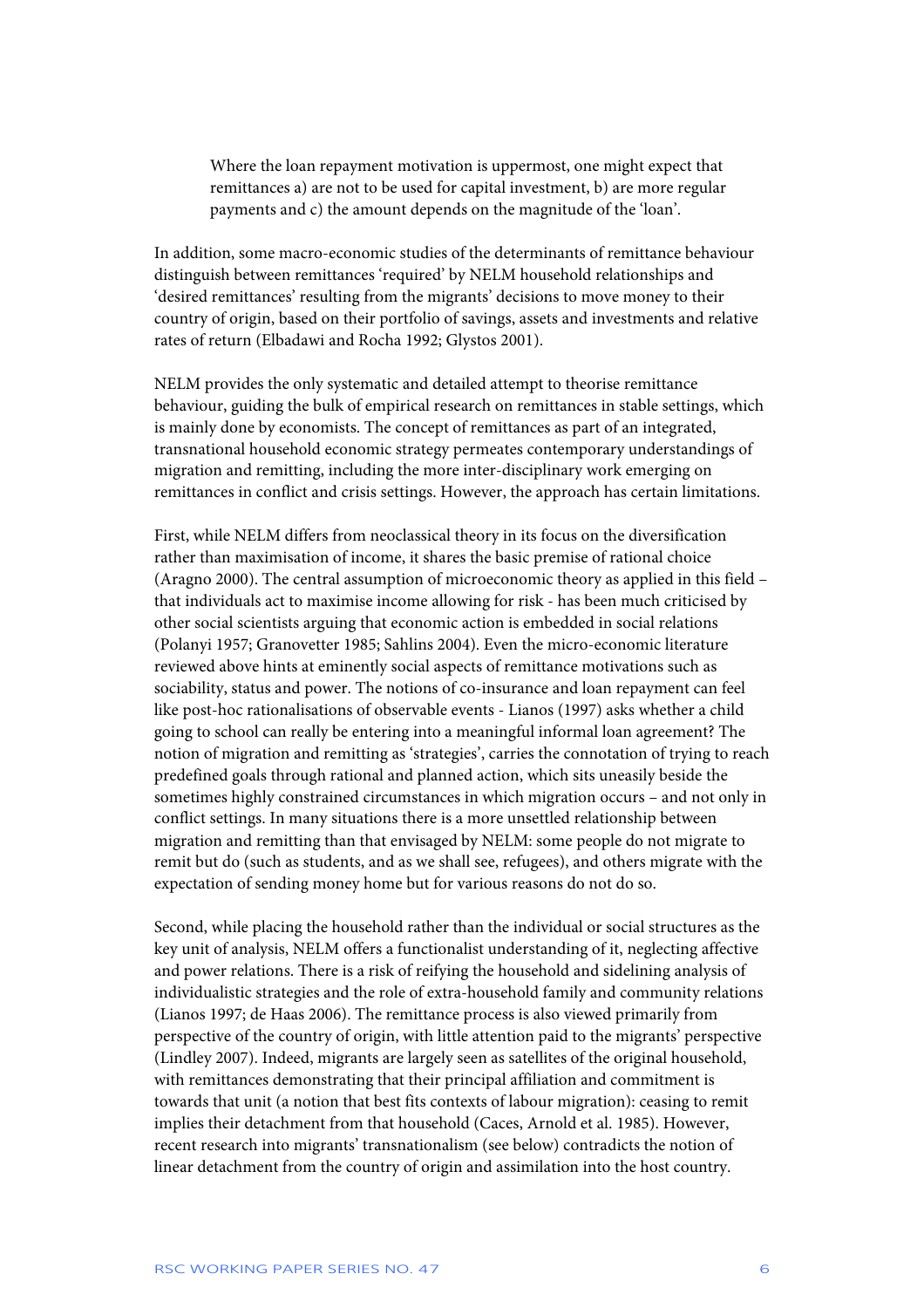Finally, related to the points above, NELM has been criticised for its limited applicability – relying on a body research evidence focusing mainly on temporary migration from rural Mexican villages: 'Its versatility vis-à-vis other, less established migration contexts – especially those that involved considerable degrees of societal disorganisation, not to speak of life-threatening circumstances – looks uncertain at best.' (Aragno 2000: 288). Sana and Massey's (2005) comparison of remittance behaviour among Mexicans and Dominicans in the US demonstrates this. They find that an NELM-based model of household diversification and investment explains migration and remittances in patriarchal rural communities in Mexico, where the traditional pattern of migration involves temporary male migrants working in the US, remitting to wives and children for subsistence and investments in local livelihoods, with a view to eventual return. By contrast, they find that in the Dominican Republic, where the political and economic situation is much poorer, 'migration [is] a more dramatic, less carefully planned move, with the purpose of ensuring family subsistence in the absence of viable opportunities in the home country' (Sana and Massey 2005: 512). In the Dominican case, more migrants become permanent US residents, remittances are sent to a greater variety of relatives (i.e. are not just configured around a strong 'origin household'), and continue even after the migrant settles permanently in US.

Transnationalism and livelihoods approaches offer alternative perspectives on migration and remittances (de Haas 2008). In the 1990s, migration literature, having moved from the individual (neoclassical) to the household (NELM) began to focus on the role of social networks in encouraging migration and reducing the uncertainty and costs involved. It became clear that migrants and their home communities were linked by increasingly intense flows of information, people, money and ideas, made possible by technological advances, and underlining relations of interdependence and reciprocity along family, kinship, clan, ethnic or community lines (for example, Boyd 1989; Basch, Glick Schiller et al. 1994; Smith and Guarnizo 1998; Bryceson and Vuorela 2002; Vertovec 2003). Some sociologists and anthropologists suggest these sometimes intense, dense and frequent flows imply the existence of truly 'transnational communities'. The critical contribution of the transnational approach to understanding remittance behaviour was in deconstructing the household (by exploring social dynamics within transnational families), and in challenging the earlier assumption that long-term migration involved a linear process of detachment from one country and assimilation in another (by demonstrating that many migrants in fact maintain strong connections with family members despite living abroad for many years). Some of the recent studies of remittances in conflict-affected settings have emerged from research on refugee transnationalism.

Livelihoods approaches, initially used in rural development contexts, offer a conceptual framework for exploring how people achieve a means of living, and the place of migration and remittances in this. As de Haas (2008) points out, livelihood approaches have some similarities with NELM. When the approach was initially developed in the 1990s it provided a lens on social reality that built on various influences in development thinking – from 1980s household studies, entitlement theory and participatory research – that sought to get beyond political economy approaches emphasising social structure at the expense of people's agency and neoclassical economics emphasising rational choice and accounting little for structural constraints. The focus is on the resources people possess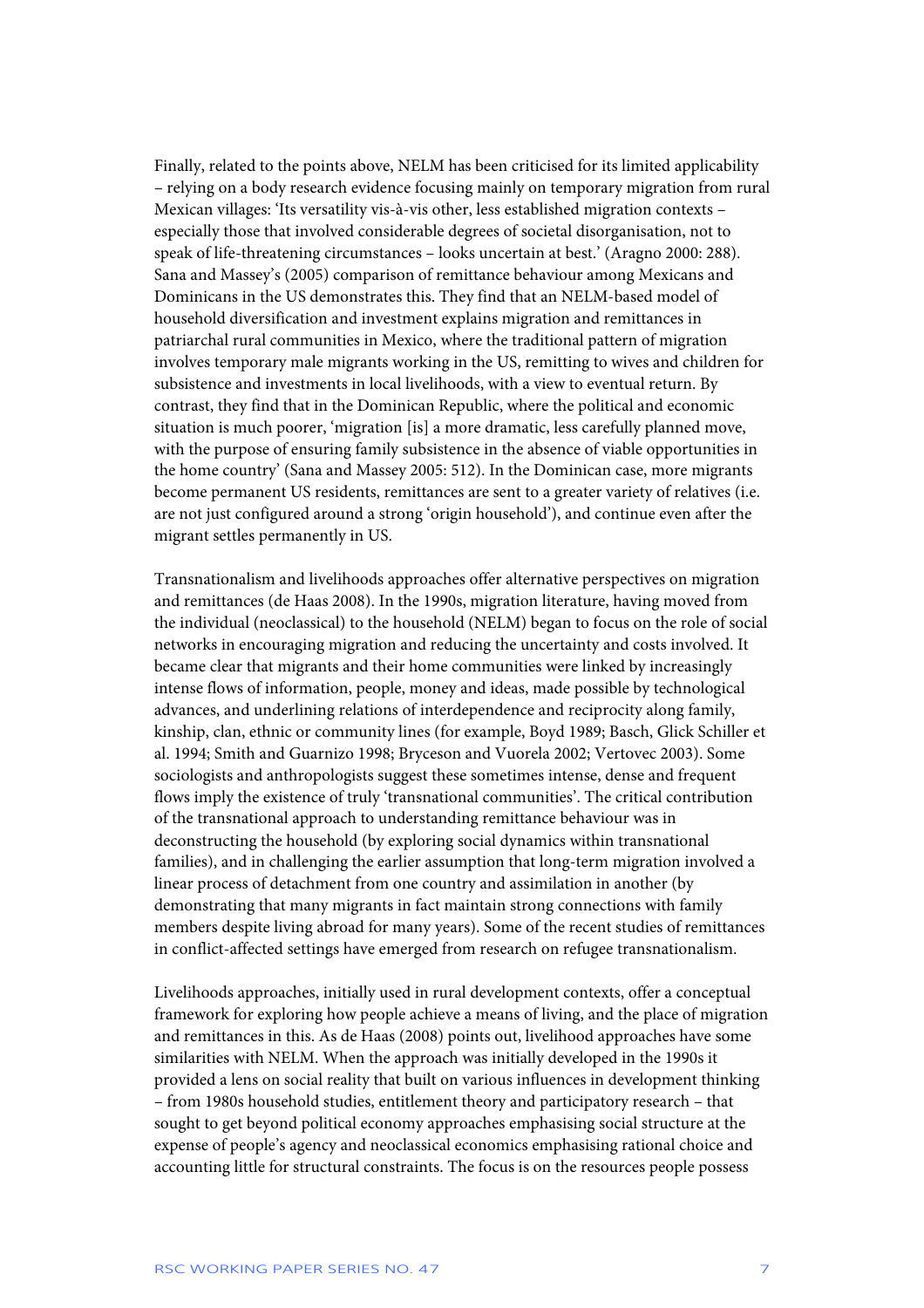and how they mobilise them, mediated by the structural environment, to formulate livelihood strategies - including migration - with various outcomes (Chambers and Conway 1992; DFID 1999). Analysis has also considered when and how migration is used as a livelihood strategy and the outcomes of this, particularly the ways that migration and remittances interact with other livelihood strategies such as agricultural intensification, extensification or livelihood diversification (McDowell and de Haan 1997; de Haan 1999). While NELM was oriented to situations of temporary labour migration, livelihoods studies have helped unravel many kinds of movement – including nomadic mobility, urbanisation, and refugees. Some of the recent studies of remittances in conflict-affected settings have emerged from livelihoods research.

With all this in mind, conceptualising remitting in contexts of conflict in the country of origin raises a particular set of issues. The rest of this paper considers the possible implications of conflict for remittance behaviour, focusing in turn on the causation of migration, the situation of family left behind, and the post-migration situation of refugees.

#### **3 The Nature of Conflict-Induced Migration**

What implications does conflict have for migration and remittance behaviour? Let us first consider, for the sake of argument, the case of an 'ideal-type' conflict-induced migrant, characterised by the absence of original positive intent to move (Kunz 1981) and flight in response to on-going violent conflict which threatens the migrant's life and livelihood. These characteristics might be expected to have several implications with regards to remitting. Clearly, there is a more unsettled relationship between migration and remitting than that envisaged by NELM. In the act of migration, there is no intent to remit – people migrate not to diversify their family's income but to save their lives. But although they may not have planned to send money home when fleeing, nevertheless, many such refugees do remit. It is post-hoc strategy developed after migration – or as Riak Akuei (2005) has put it, an 'unforeseen burden'. Migration not undertaken in order to diversifying income may nevertheless have that effect.

There is no implicit contract with their family in the rather specific way described by NELM. But considered through a wider lens, as aspects of how individuals and families act towards each other, clearly all four remittance motivations outlined in the labour migration literature might still have some explanatory value. First, regarding altruism / enlightened self-interest, while some family bonds may be broken as a result of the conflict through death and separation, others will remain strong despite separation: conflict-induced migrants can still derive satisfaction from improving the welfare of their family members. Second, migration and remitting may well be seen as form of insurance for people living in crisis-ridden settings. Conflict is in itself an insurance event – a time of trouble – when families pull together. Over the course of a protracted insecurity in the country of origin, conflict-induced migrants may respond to particular crises with (extra) assistance. Third, refugees, like labour migrants, may also feel the obligation to repay parental or others' investment in their human capital, and may even be more likely to owe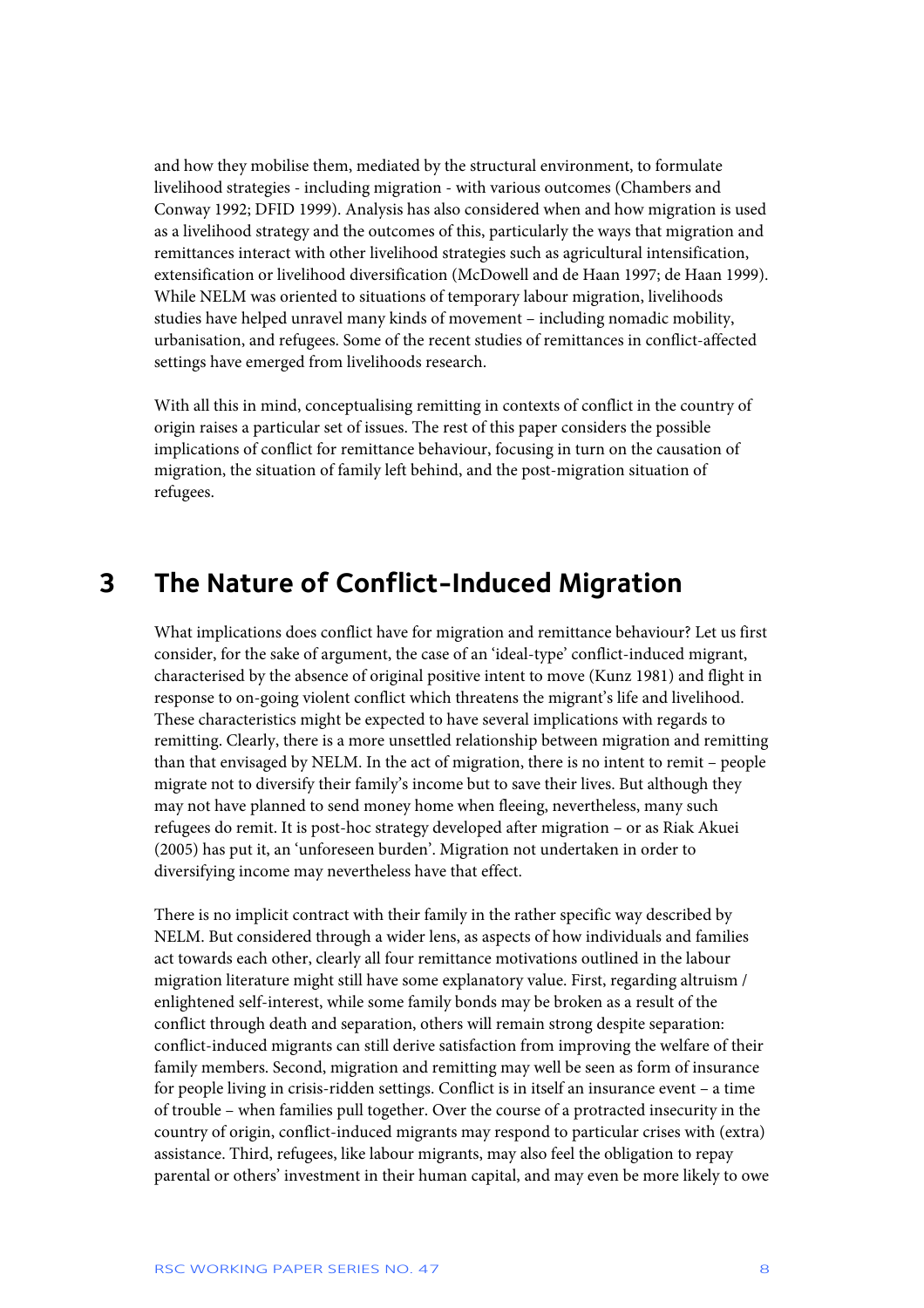people money for financing their emigration, particularly as their migration is often precipitous and unplanned, which can require them to borrow rather than save up the money to meet the costs. Finally, self-interest is perhaps the least convincing motivation for remitting to conflict-affected settings. Given the uncertainty of return and the conditions in the country of origin, it seems less likely that the migrant will anticipate inheritance or wish relatives to act as stewards of investments in the country of origin. They may, however, have assets that they wish to preserve or retain control of and send their relatives money to do this.

While these observations hold true for the ideal-type conflict-induced migrant outlined above, there is in reality considerable variation in migration from conflict-affected countries, with implications for remittance behaviour. There has been an understandable tendency, amidst the human devastation provoked by violent mass conflict, towards accepting macro-level explanations of the causes of forced migration – anyone leaving a conflict-affected area might be presumed to be leaving because of the conflict. Hayden (2006) points out that while it is difficult to determine intentions and volition of refugees, whether for legal, practical or social scientific purposes, it is easier to identify social conditions that people believe reliably indicate that those involved could not have done otherwise but flee.<sup>5</sup> But one criticism of forced migration research is its sometimes uncritical adoption of categories or labels constructed through institutional and normative responses to the movement of people, rather than through social scientific analysis (Zetter 1991; Black 2001; Turton 2003)

It is increasingly recognised that while we have tended to think about migration in terms of strong dichotomies, of force-choice, politics-economics and conflict-peace, in many cases the reality is rather blurred. In most migrations there are elements of both force and choice. At the macro-level, the political and economic elements of instability are closely interwoven and at the micro-level threats to lives and livelihoods are closely related. The well-worn dichotomy between conflict and peace is also disrupted by what we see around the world, with boundaries between conflict and peace blurred in terms of time, physical space and social space. Thinking about the causation of migration in conflict-affected countries requires models that do not either try to reduce it all to economics or apply macro-level political explanations, but acknowledge the complex causation of migration in these contexts – including underlying structural factors, proximate causes, precipitating factors and intervening factors (Richmond 1994; Van Hear 1998).

This clearly has implications for remittance behaviour. It means that there can be mixed considerations at the point of origin and, in particular, mixed considerations in onward movement after initial displacement. People are seeking a generally better future in holistic terms - to use rather macro concepts, wanting to minimize their human security risks and maximise their human development prospects. In doing so, they make tradeoffs between short-term survival, medium and longer term livelihood prospects, political status, family unity and other issues, trying to maximise their welfare within the opportunities presented by immigration and refugee regimes. In this mix, the emigration of a relative can still be seen, in broad terms, as an investment for the family. As time goes

j

<sup>5</sup> For example people arriving in large numbers in countries of first asylum from conflict-affected countries are often designated as *prima facie* refugees.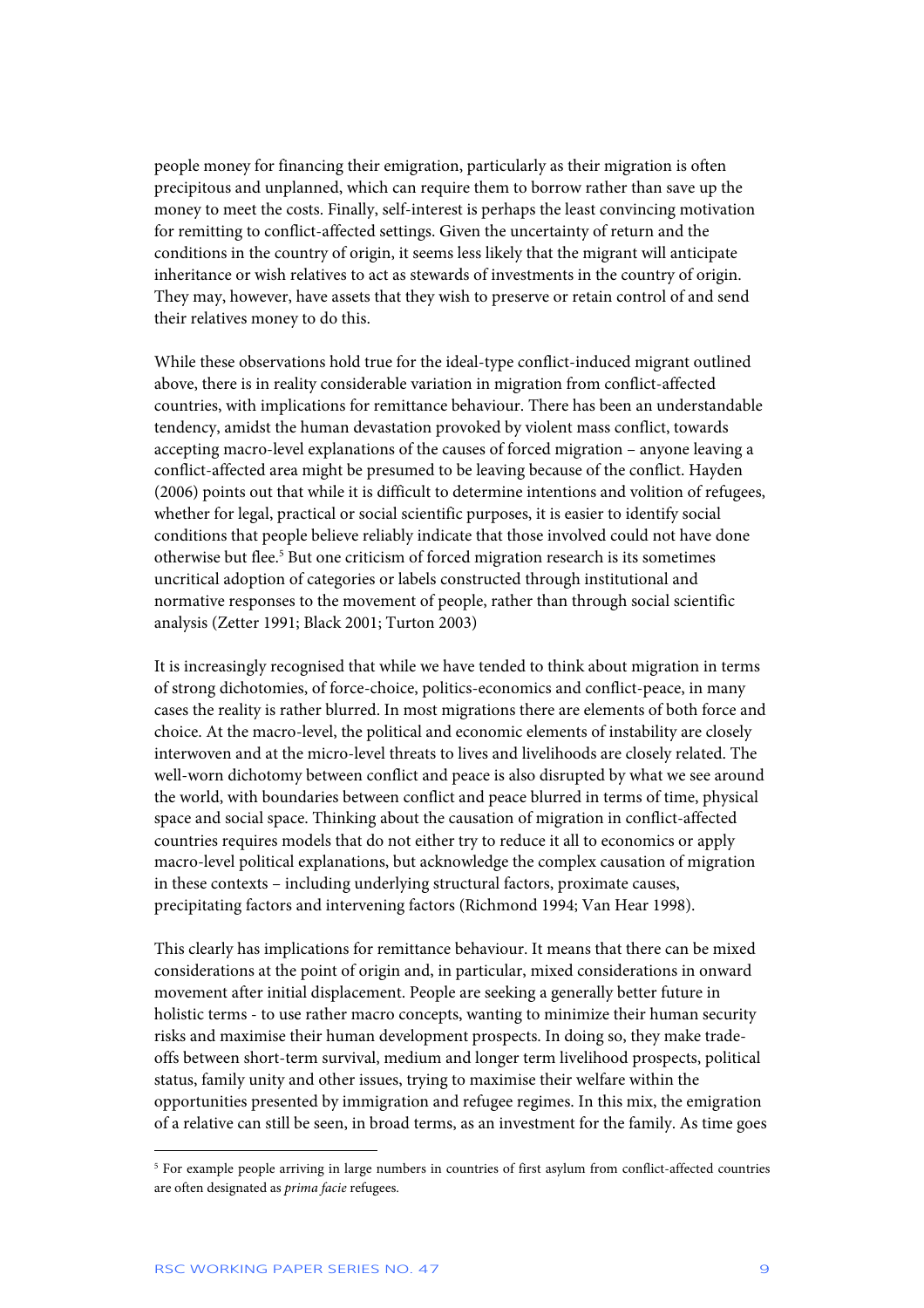on, in places affected by protracted conflict, the economic rationale for migration, including the possibility of supporting family members back home, may become an increasingly salient factor in people's decisions to leave. Migration and remitting can then gain a similar kind of internal momentum to that envisaged in NELM.

It also seems likely that both the situation of conflict-affected family members left behind (demand side), as well as the post-migration situation of refugees (supply side) will also have implications for remittance behaviour: the next two sections deal with each area in turn.

#### **4 Situation of Conflict-Affected Family Left Behind**

Taking conflict in the country of origin as our starting point has potential implications for the situation of family members 'left behind' that can affect the demand for assistance. First, there may be fewer candidates for assistance 'left behind' in conflict-affected settings. Refugees may well be more likely than other migrants to have no immediate family members in their country of origin, due to death, emigration and family reunion opportunities for recognised refugees. At first sight, one might assume that refugees are therefore less likely to remit. However it is important to remember that often people's family members are displaced within the wider region and live in difficult conditions, therefore may need help from refugees in better situations (Lindley 2007).

Second, the level of need of family members who do remain in conflict-affected settings may be a particularly important determinant of remittance dynamics in such settings. Sana and Massey's (2005) comparative study cited above suggests that variation in the situation in the country of origin shapes the remittance process, even when violent conflict is not a factor. Crudely, compared with migrants from peaceful countries of origin, refugees' relatives are more likely to be in poverty, displacement and danger (Jacobsen 2005). Refugees might be more likely than other migrants to remit out of altruism to meet material needs of family members, compared with any of the other implicit contract models. Because the ideal-type conflict-induced migrant does not migrate to remit, their families may have lower expectations of remittances than labour migrants, and it may be necessary for a particular crisis to trigger remitting. But as seeking asylum and family reunion in rich countries increasingly requires resources that eliminate poorer refugees, it may be that higher value remittances are directed to less needy households in the country of origin.

Third, there is the issue of income disparities. Economic anthropology suggests that:

The greater the wealth gap… the greater the demonstrable assistance from rich to poor that is necessary just to maintain a degree of sociability… the inclination toward generalised exchange deepens where the economic gap amounts to oversupply and undersupply of customary requirements and, especially, of urgent stuff (Sahlins 2004: 211).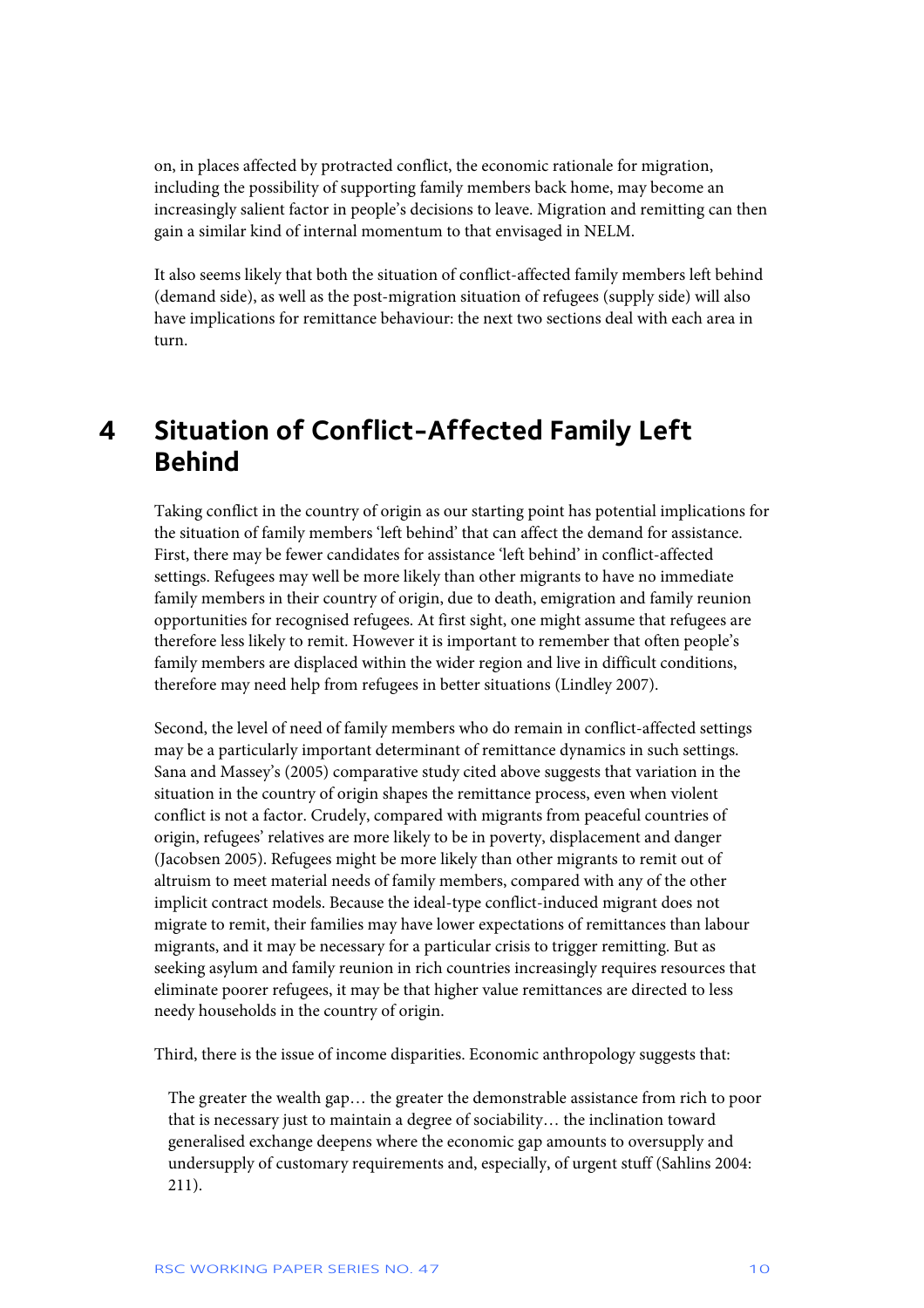It seems likely that larger income disparities between the migrant and their family members will foster remittances, by making remitting relatively more affordable. This may also prolong remitting and make it harder to justify subsequently withdrawing that support (see, for example, Riak Akuei 2005, Lindley 2007). This is particularly relevant to conflict-induced migrants because the resettlement and asylum system has given a subset from poorer countries the opportunity to migrate across huge income disparities to much richer countries.

Finally, the purpose or use of remittances may differ from more peaceful settings. Although labour migrants may also have to repay brokers or smugglers, it might be argued that refugees, because of the urgency and frequent disarray of their departure, are less likely to have the money upfront and more likely to have borrowed from relatives or the smuggler. This may mean that they are more likely to send money to repay relatives for the favour or loan. Given the on-going insecurity of the country of origin, people may also be:

- more likely to remit large amounts for families to pay smugglers to help members emigrate (or make payments directly to the smuggler directly without remitting money)
- more likely to send money to meet family members' basic needs rather than other purposes
- less likely to send money to invest in business (either to build livelihoods for family / 'desired' remittances for personal investments)
- more likely to focus on reconstruction and replenishing assets rather than developing asset base – i.e. sustaining rather than transforming recipients lives' and their local communities (Van Hear 2002)

#### **5 Post-Migration Situation of Refugees**

It is also important to explore factors relating to the supply of remittances, i.e. the postmigration situation of refugees. As highlighted by Al-Ali, Black and Koser (2001), a range of economic, social and political factors related to the host country (as well as the home country) can shape both the capacity and desire of refugees to maintain transnational connections. NELM-based analyses of remittance determinants from surveys of migrants suggest that several factors have a bearing on the likelihood and amount of money remitted. A few studies have tested the determinants of the likelihood and level of remitting using survey data collected from labour migrants (for example Menjívar, DaVanzo et al. 1998; DeSipio 2000; Taylor 2000; Posel 2001; Brown and Poirine 2005; Marcelli and Lowell 2005). Findings vary considerably depending on the context and model specification but overall the strongest determinants of remittance behaviour appear to be family situation and location, disposable income of the migrant and length of stay abroad. This section considers the implications of the post-migration situation of refugees for each of these sets of factors.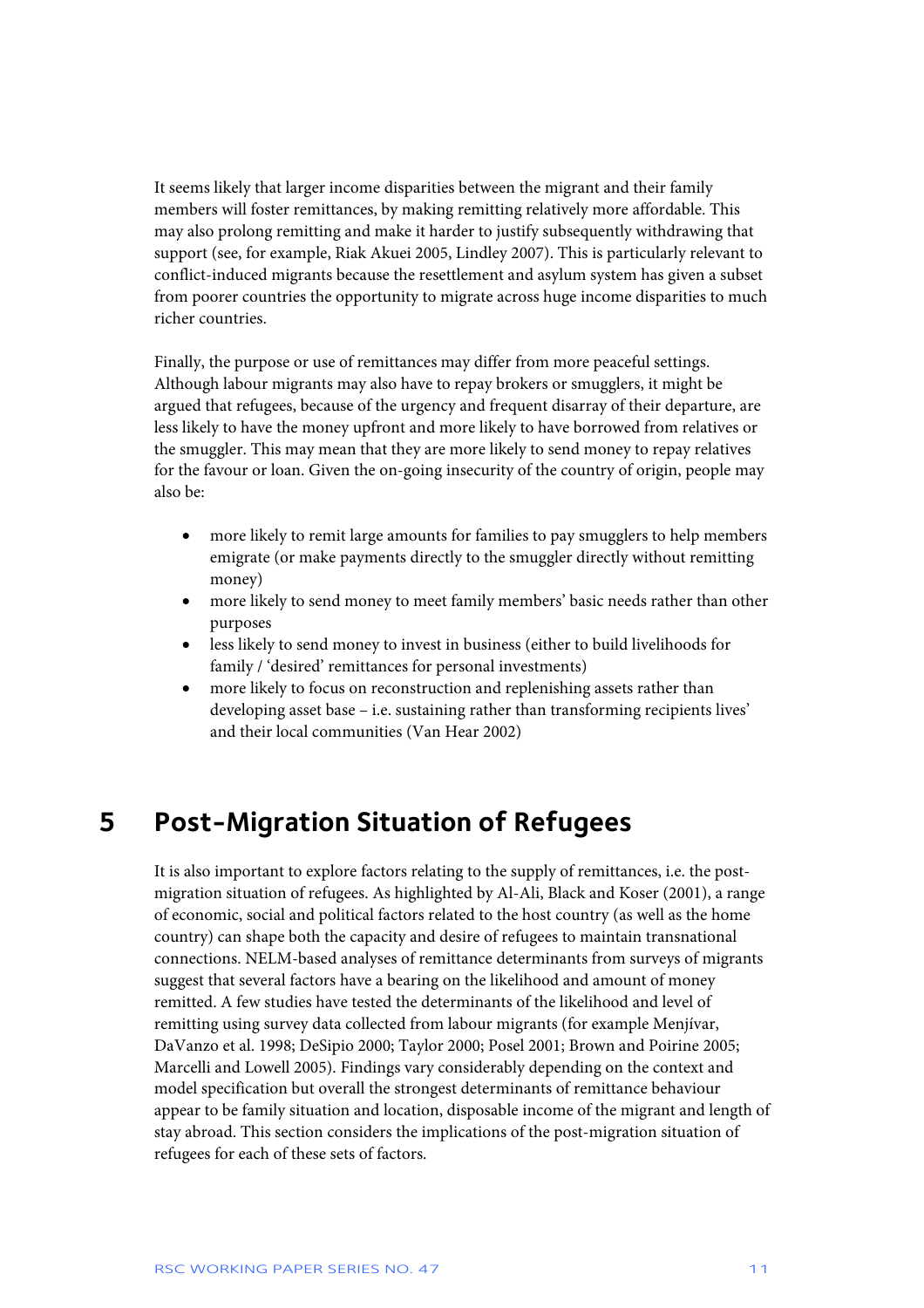First, there are family factors. What are the competing claims on the migrant's income in the host country? Someone with no children in the host country might be expected to act rather differently from someone who is bringing up a family. Here it is important to explore the implications of conflict in the country of origin for migration patterns depending on the nature of the conflict, refugees with families might be more likely to emigrate as a family - where possible - than labour migrants. However, at the same time, this may be more difficult to achieve. It is also important to consider the implications of refugee regimes for families. For example, if family reunion provisions allow for the relocation of families overseas, this can mean more claims in refugees' income in the host country, and fewer candidates for assistance in the country of origin, implying a negative impact on remittance likelihood and size.

There is also the issue of to what extent remittance responsibilities are shared with other migrants. One might expect that where there are more family members in richer countries, each individual migrant remits less (as Gubert 2002 suggests may be the case with labour migrants). This may be a particularly significant issue for conflict-affected families, which due to the nature of their migration and opportunities presented to them, are likely to be more widely dispersed than labour migrants: in many families in poor countries affected by conflict, some members remain in the country of origin, while others live in the wider region or move further afield (Van Hear 2004).

Second, economic factors come into play. As with labour migrants, disposable income would appear to be the single most important factor limiting the capacity of refugees to remit. Given the diversity of situations around the world in which refugees and other migrants find themselves, it is very hard to generalise about the differences between their post-migration situations. Indeed, there are many shared labour market barriers including xenophobia and racism, employers' unfamiliarity with migrants' documents, establishing validity of training, and language / accent (Bloch 2002; Bloch 2004).

However, there are some labour market barriers more specific to refugees. Some are related to the unplanned nature of migration and settlement: people have limited choice of destination and consequent lack of ability to match skills, language, experience and qualifications with job opportunities. People may also have mental and physical health issues as a result of the experience of conflict and displacement (Bloch 2002). In addition, there are structural barriers, including withholding permission for asylum-seekers or *prima facie* refugees to work. Long-term periods of enforced unemployment can have negative consequences for eventual employment prospects. At the same time, however, some would argue that it is easier for refugees than many other migrants to access state welfare support and special assistance in gaining employment.

A related point is that where there is high demand for assistance, it may be likely that remitting can damage to the migrant's prospects in the host country. Several studies have highlighted the sometimes extreme pressure on refugees to help family members and the potentially negative effects on their prospects for economic advancement in the host country (for example Al-Ali *et al.* 2001; Lindley 2007; Riak Akeui 2005).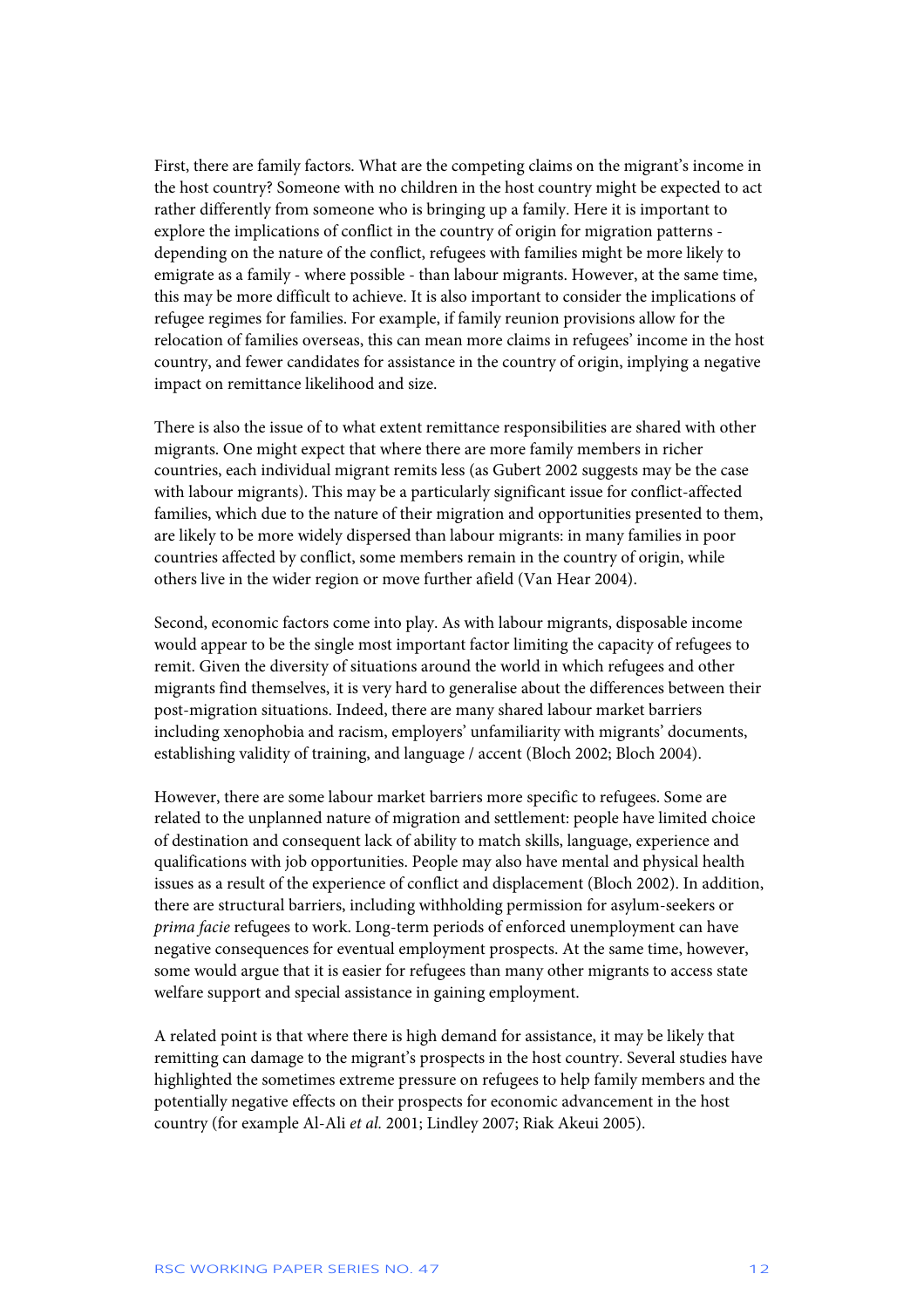Third, the degree of permanence of life in the host country may also have implications for remittance behaviour. Three aspects of permanence are explored below: length of stay, status and ability to stay longer, and ability to return home.

First, regarding the length of stay abroad, the NELM-derived remittance decay hypothesis assumes that over time, if they do not return home, migrants' ties with the origin household may weaken and they face competing claims on their earnings in the host country, reducing or stopping remittances (Lucas and Stark 1985). Some of the points developed above suggest that refugees might be more likely to curtail remitting, some that they might be more likely to prolong remitting. An intervening factor here can be the nature of separation. Obtaining basic information about relatives and accessing lines of communication and channels through which money can be sent can be complicated by conflict in the country of origin. But while some suggest that refugees are less likely to have social networks in the host country (Bloch 2002) it is also important to note that over time such networks and 'refugee communities' do develop in similar ways to other migrant groups, and may foster a range of transnational activities, including encouraging remittances (Al-Ali *et al.* 2001).

Second, the permanence of *status* acquired in the host country may also shape remittance behaviour. Where someone has uncertain or impermanent legal status, they may have a greater desire to maintain connections with people back homes (in part for their own insurance reasons). Thus host country refugee regimes can shape remittances. Less permanent status might be associated with a greater desire but lower economic capacity to remit. But also refugee family union options can relocate candidates for assistance – and in the other direction, secure status in the West can be a pathway to experimental return to countries still affected by insecurity (Hansen 2006).

A third aspect of permanence is the question of the migrants' ability to return home. NELM is built around the idea that migration is not a permanent economic strategy but one adopted for a specific period of time (based on assumption that if it is, people will eventually stop remitting). Thus, Heinemeijer *et al.* (1977, cited in de Haas 2006) interpreted migration from the Moroccan countryside to Europe as a way to *partir pour rester* ('going away in order to stay'). The uncertainty of return for conflict-induced migrants might cut both ways – it may prolong remittance behaviour (combined with the lack of original intent to migrate and the factors cited in relation to the situation of the family left behind) or it limit it (leading migrants to give up maintaining connections) (Díaz-Briquets and Pérez-López 1997). The myth of return can impede socio-economic investment in the host country with an impact on the economic capacity to remit – although research with labour migrants suggest that transnationalism and integration is not a zero-sum game (Bloch 2004; Marcelli and Lowell 2005).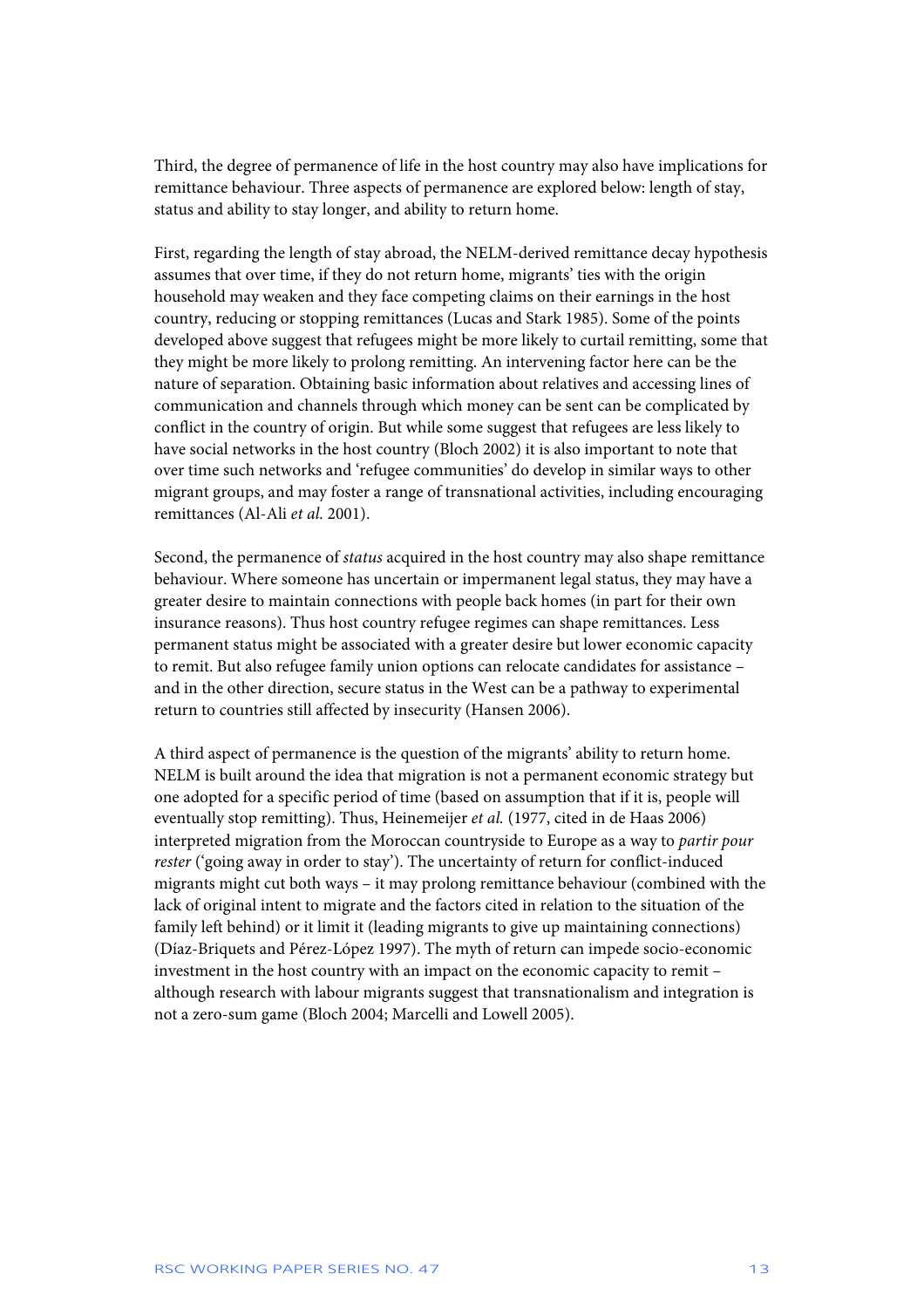#### **6 Conclusions**

With the effects of remittances in conflict-affected communities increasingly attracting interest for a variety of reasons, this paper has focused on the under-studied and undertheorised dynamics of remittances in these settings. The paper began by exploring existing conceptual frameworks used to analyse labour migration and remittances. The main model explaining remittance behaviour, the micro-economic 'new economics of labour migration', conceptualises migration as a way to diversify household income sources in response to local constraints, with remittances a central part of the process. While this remains the most systematic theoretical framework available for analysing remittance behaviour, NELM has some important limitations on its own terms that also hinder its application in conflict-affected settings. Meanwhile, livelihood approaches and transnational perspectives offer relevant conceptual advances and may be more appropriate for application in conflict-affected settings.

The paper moved on to grapple with a rather specific conceptual puzzle: how the remittance behaviour of conflict-induced migrants may or may not differ from that of other migrants. The discussion reached some preliminary conclusions that might be tested in future research. First, the causation of migration in conflict-affected contexts may imply a more unsettled relationship between migrating and remitting, which means that to explain remitting requires broad understanding of socio-cultural relations under stress. Migration nevertheless can be seen as an investment, indeed in some situations remittances still anticipated.

Second, regarding the situation of family left behind, which determines the demand for assistance, conflict has implications for the number of candidates for assistance and their location which can shape remittances. Where there is greater material need and economic disparities, this can foster remitting. In these settings, people may be more likely to send remittances for particular purposes.

Third, the post-migration situation of refugees, which shapes the supply of remittances, is perhaps the hardest aspect to generalise differences between conflict-induced and other forms of migration. Disposable income would still seem to be the over-riding factor in capacity to remit. But length of stay, permanence of status, nature of separation and return options, mediated by refugee regimes in the host country, have important implications for conflict-induced migrants and their relationship with family members 'left behind' that may also shape their remittance behaviour in important ways.

Given the important effects of remittances in many conflict-affected countries, it is important to advance our understanding of the dynamics of these flows. This paper has highlighted several recent empirical studies that provide interesting evidence on remittances in conflict-affected settings, but with as yet rather limited conceptual discussion. A clear way forward for future research is to build on this by designing studies that test systematically developed hypotheses about what shapes the remittance behaviour of refugees, as well as examining the effects from the country of origin perspective.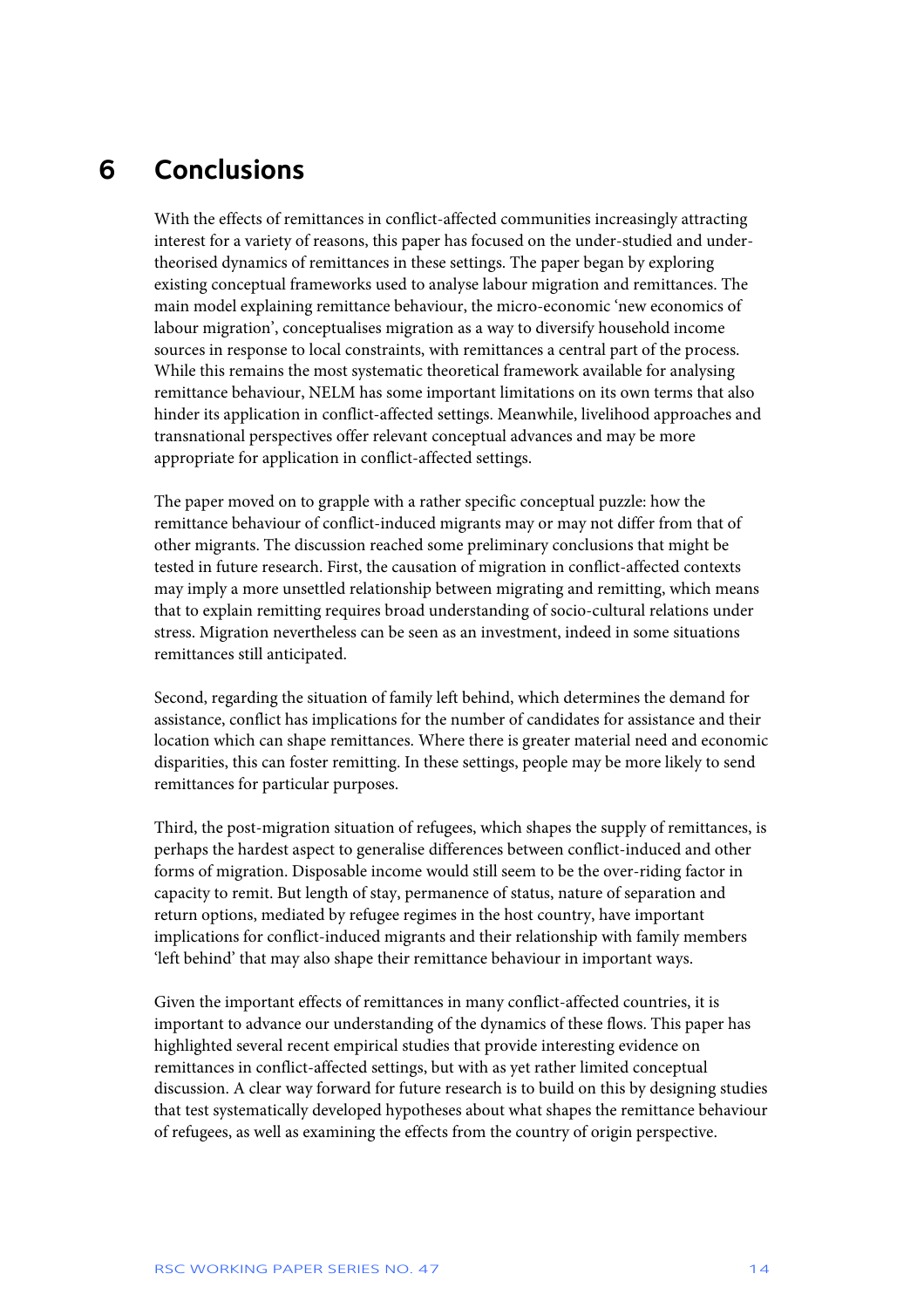#### **7 References**

Al-Ali, N., R. Black, et al. (2001). "Refugees and transnationalism: the experience of Bosnians and Eritreans in Europe." Journal of Ethnic and Migration Studies 27(4): 615- 634.

Al-Ali, N., R. Black, et al. (2001). "The Limits to Transnationalism: Bosnian and Eritrean Refugees in Europe as Emerging Transnational Communities." Ethnic and Racial Studies 24(4): 578-600.

Aragno, J. (2000). "Explaining Migration: A Critical View." International Social Science Journal 52(165): 283-296.

Basch, L., N. Glick Schiller, et al. (1994). Nations unbound: transnational projects, postcolonial predicaments, and deterritorialized nation-states Amsterdam, Gordon and Breach.

Black, R. (2001). "Fifty Years of Refugee Studies: From Theory to Policy." International Migration Review 35(1): 57-78.

Bloch, A. (2002). Refugees' Opportunities and Barriers to Training and Employment. Research Report, 179. Leeds, Department for Work and Pensions.

Bloch, A. (2004). "Labour market participation and conditions of employment: A comparison of minority ethnic groups and refugees in Britain." Sociological Research Online 9 (2).

Boyd, M. (1989). "Family and personal networks in international migration: Recent developments and new agendas." International Migration Review 23(3): 638-70.

Briant, S. (2005). The Remittance Sending Behavior of Liberians in Providence, Thesis for MA Development Studies, Brown University.

Brown, R. P. C. and B. Poirine (2005). "A Model of Migrants' Remittances with Human Capital Investment and Intrafamilial Transfers." International Migration Review 39(2).

Bryceson, D. and U. Vuorela, Eds. (2002). The Transnational Family. Oxford, Berg.

Caces, F., F. Arnold, et al. (1985). "Shadow Households and Competing Auspices: Migration Behaviour in the Philippines." Journal of Development Economics 17(1): 5-25.

Chambers, R. and G. R. Conway (1992). Sustainable rural livelihoods: practical concepts for the 21st century. Institute of Development Studies Discussion Paper No. 296. Falmer, University of Sussex.

de Haan, A. (1999). "Livelihoods and Poverty: The Role of Migration - A Critical Review of the Migration Literature." Development Studies 36(2): 3-47.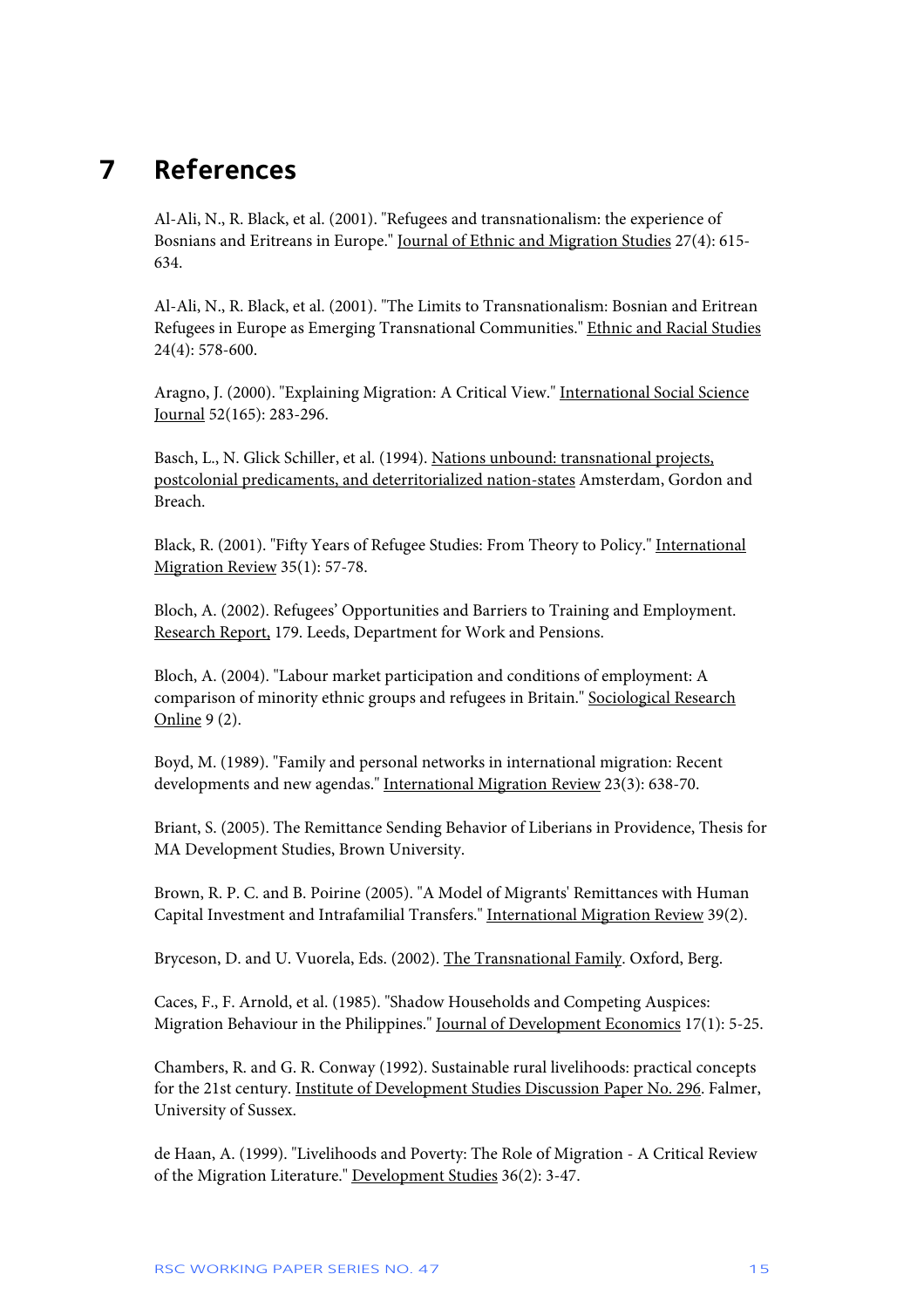de Haas, H. (2006). "Migration, remittances and regional development in Southern Morocco." Geoforum 37: 565-580.

de Haas, H. (2008). Migration and development: a theoretical perspective. International Migration Institute Working Paper No. 9. Oxford, University of Oxford.

DeSipio, L. (2000). Sending Money Home... For Now: Remittances and Immigrant Adaptation in the United States. URL: www.thedialogue.org/publications/ DeSipio.asp, Inter-American Dialogue Working Paper.

DFID (1999). Sustainable Livelihoods Guidance Sheets. London, DFID.

Díaz-Briquets, S. and J. Pérez-López (1997). "Refugee Remittances: Conceptual issues and the Cuban and Nicaraguan Experiences." International Migration Review 31(2): 411-437.

Elbadawi, I. and R. Rocha (1992). Determinants of Expatriate Workers' Remittances in North Africa and Europe. Policy Research Working Paper 1038. Washington, World Bank.

European Stability Institute (2006). Cutting the Lifeline: Migration, Families and the Future of Kosovo. Berlin, European Stability Institute.

Glystos, N. P. (2001). Determinants and effects of migrant remittances: a survey. International Migration: Trends, Policy and Economic Impact. S. Djajic. London, Routledge.

Granovetter, M. (1985). "Economic Action and Social Structure: The Problem of Embeddedness." The American Journal of Sociology 91(3): 481-510.

Gubert, F. (2002). "Do Migrants Insure Those Who Stay Behind? Evidence from the Kayes Area (Western Mali)." Oxford Development Studies 30(3): 267-287.

Hammond, L. (2006). Obliged to Give: Remittances and the Maintenance of Transnational Networks Between Somalis 'At Home' and Abroad. Unpublished paper.

Hansen, P. (2006). Revolving Returnees: Meanings and Practices of Transnational Return Among Somalilanders. Department of Anthropology. Copenhagen, University of Copenhagen.

Hayden, B. (2006). "What's in a Name? The Nature of the Individual in Refugee Studies." Journal of Refugee Studies 19(4): 4371-487.

Horst, C. (2006). Transnational Nomads: How Somalis Cope with Refugee Life in the Dadaab Camps of Kenya. Oxford, Berghahn.

Jacobsen, K. (2005). The Economic Life of Refugees. Bloomfield, CT, Kumarian Press.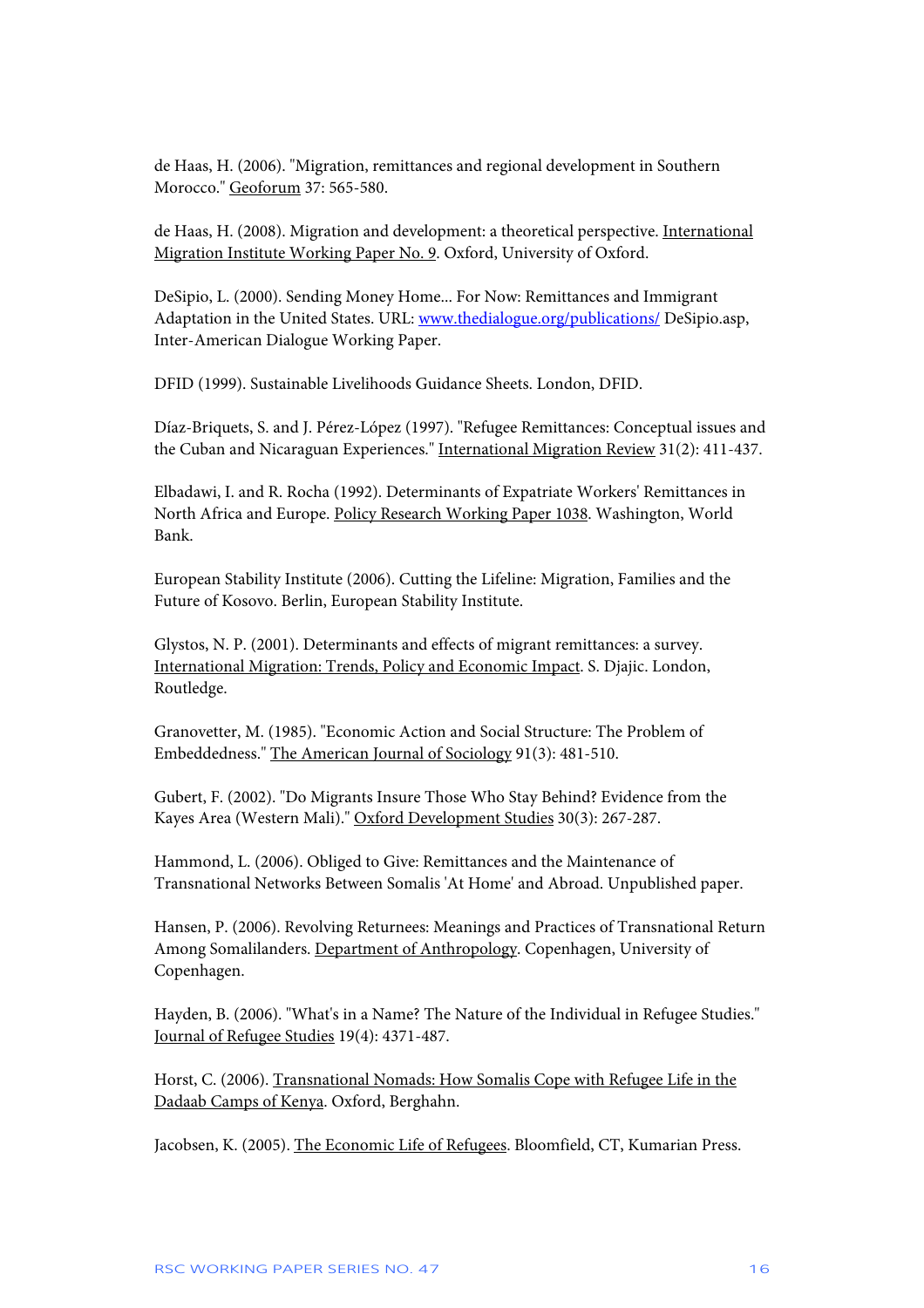Kunz, E. (1981). "Exile and Resettlement: Refugee Theory." International Migration Review 15(1/2): 42-51.

La, J. (2004). "Forced Remittances in Canada's Tamil Enclaves." Peace Review 16(3): 379- 385.

Lianos, T. (1997). "Factors Determining Migrant Remittances: The Case of Greece." International Migration Review 31(1): 72-87.

Lindley, A. (2007). The early morning phonecall: remittances from a refugee diaspora perspective. Centre on Migration, Policy and Society Working Paper No. 47. Oxford, University of Oxford.

Lindley, A. (2007). Protracted displacement and remittances: the view from Eastleigh, Nairobi. UNHCR New Issues in Refugee Research No. 143. Geneva, UNHCR.

Lindley, A. (2008). "Transnational connections and education in the Somali context." Journal of Eastern African Studies.

Lucas, R. and O. Stark (1985). "Motivations to remit: Evidence from Botswana." Journal of Political Economy 93(5): 901-918.

Marcelli, E. A. and B. L. Lowell (2005). "Transnational Twist: Pecuniary Remittances and the Socioeconomic Integration of Authorized and Unauthorized Mexican Immigrants in Los Angeles County." International Migration Review (3): 69-102.

McDowell, C. and A. de Haan (1997). Migration and Sustainable Livelihoods: A Critical Review of the Literature. Institute of Development Studies Working Paper No. 65. . Sussex, University of Sussex.

Menjívar, C., J. DaVanzo, et al. (1998). "Remittance Behavior Among Salvadoran and Filipino Immigrants in Los Angeles." International Migration Review 32(1): 97-126.

Poirine, B. (1997). "A Theory of Remittances as an Implicit Family Loan Arrangement." World Development 25(4): 589-611.

Polanyi, K. (1957). The Great Transformation. The Political and Economic Origins of Our Time. Boston Beacon Press (first published 1944).

Posel, D. R. (2001). "Intra-family transfers and income-pooling: a study of remittances in KwaZulu-Natal." South African Journal of Economics 69(3): 501-528.

Riak Akuei, S. (2005). Remittances as unforeseen burdens: the livelihoods and social obligations of Sudanese refugees. Global Migration Perspectives. J. Crisp and K. Koser. Geneva, Global Commission on International Migration.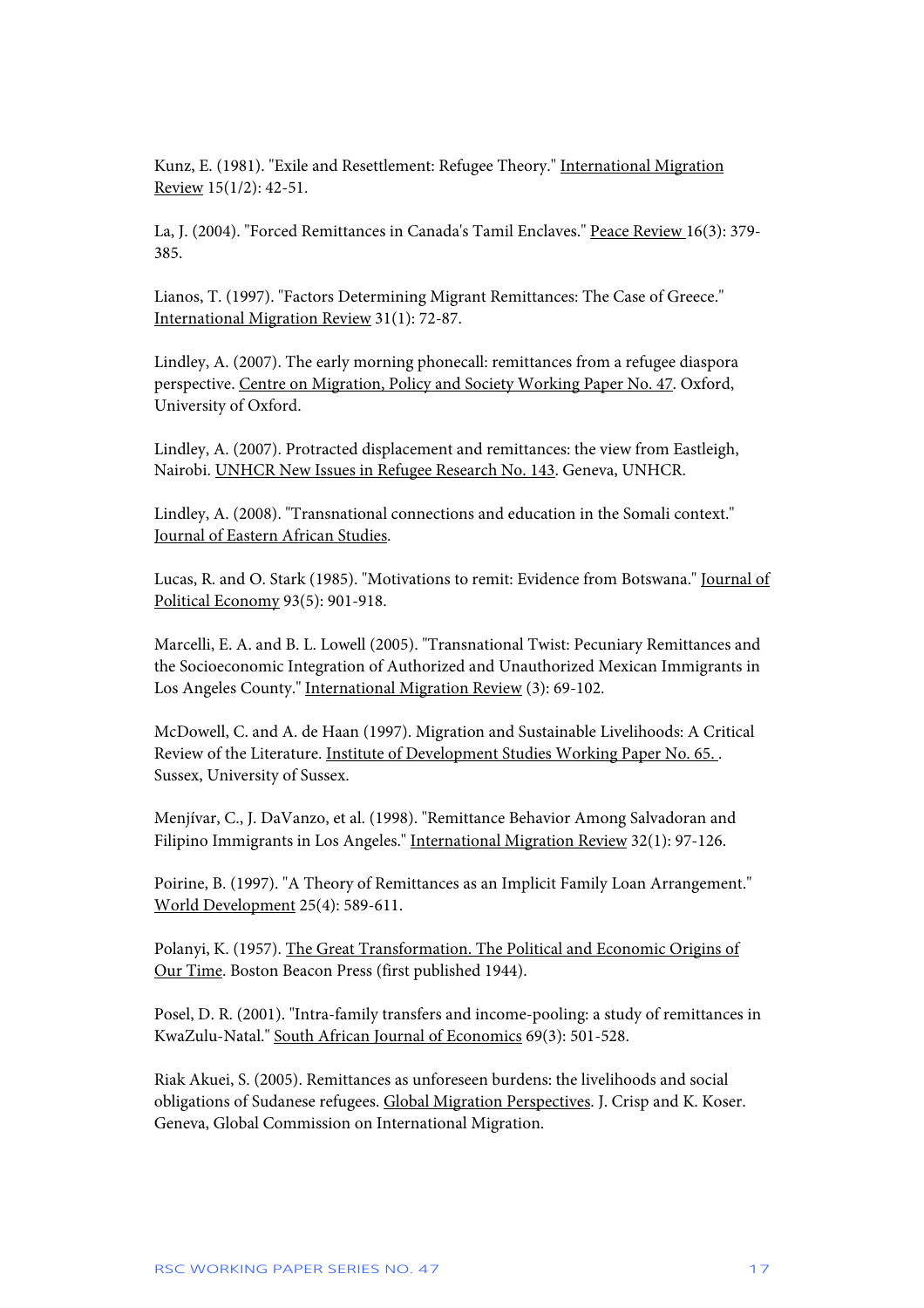Richmond, A. H. (1994). Global Apartheid: Refugees, Racism, and the New World Order. Oxford, Oxford University Press.

Sahlins, M. (2004). Stone Age Economics. London, Routlege (first published 1974).

Sana, M. and D. S. Massey (2005). "Household Composition, Family Migration, and Community Context: Migrant Remittances in Four Countries." Social Science Quarterly 86(2): 509-528.

Savage, K. and P. Harvey, Eds. (2007). Remittances during crises: implications for humanitarian response Humanitarian Policy Group Report No.25. London, Overseas Development Institute.

Smith, H. and P. Stares (2007). Diasporas in conflict: Peace-makers or peace-wreckers? Tokyo, United Nations University Press.

Smith, M. P. and L. E. Guarnizo, Eds. (1998). Transnationalism from Below. New Brunswick, Transaction Publishers.

Stark, O. and D. E. Bloom (1985). "The New Economics of Labor Migration." The American Economic Review 75(2): 173-178.

Stark, O. and R. Lucas (1988). "Migration, Remittances and the Family." Economic Development and Cultural Change 36: 465-481.

Taylor, J. E. (1999). "The New Economics of Labour Migration and the Role of Remittances in the Migration Process." International Migration 37(1): 63-88.

Taylor, J. E. (2000). Do Government Programms 'Crowd-in' Remittances? Washington, Inter-American Dialogue and the Tomas Rivera Policy Institute.

Turton, D. (2003). Conceptualising Forced Migration. Oxford, Refugee Studies Centre, Working Paper No. 12.

Van Hear, N. (1998). New Diasporas: The mass exodus, dispersal and regrouping of migrant communities. London, UCL Press Limited.

Van Hear, N. (2002). Sustaining societies under strain: remittances as a form of transnational exchange in Sri Lanka and Ghana. New Approaches to Migration? Transnational communities and the transformation of home. N. Al-Ali and K. Koser. London, Routledge.

Van Hear, N. (2004). 'I went as far as my money would take me': conflict, forced migration and class. COMPAS Working Paper No. 6. Oxford, Centre on Migration, Policy and Society.